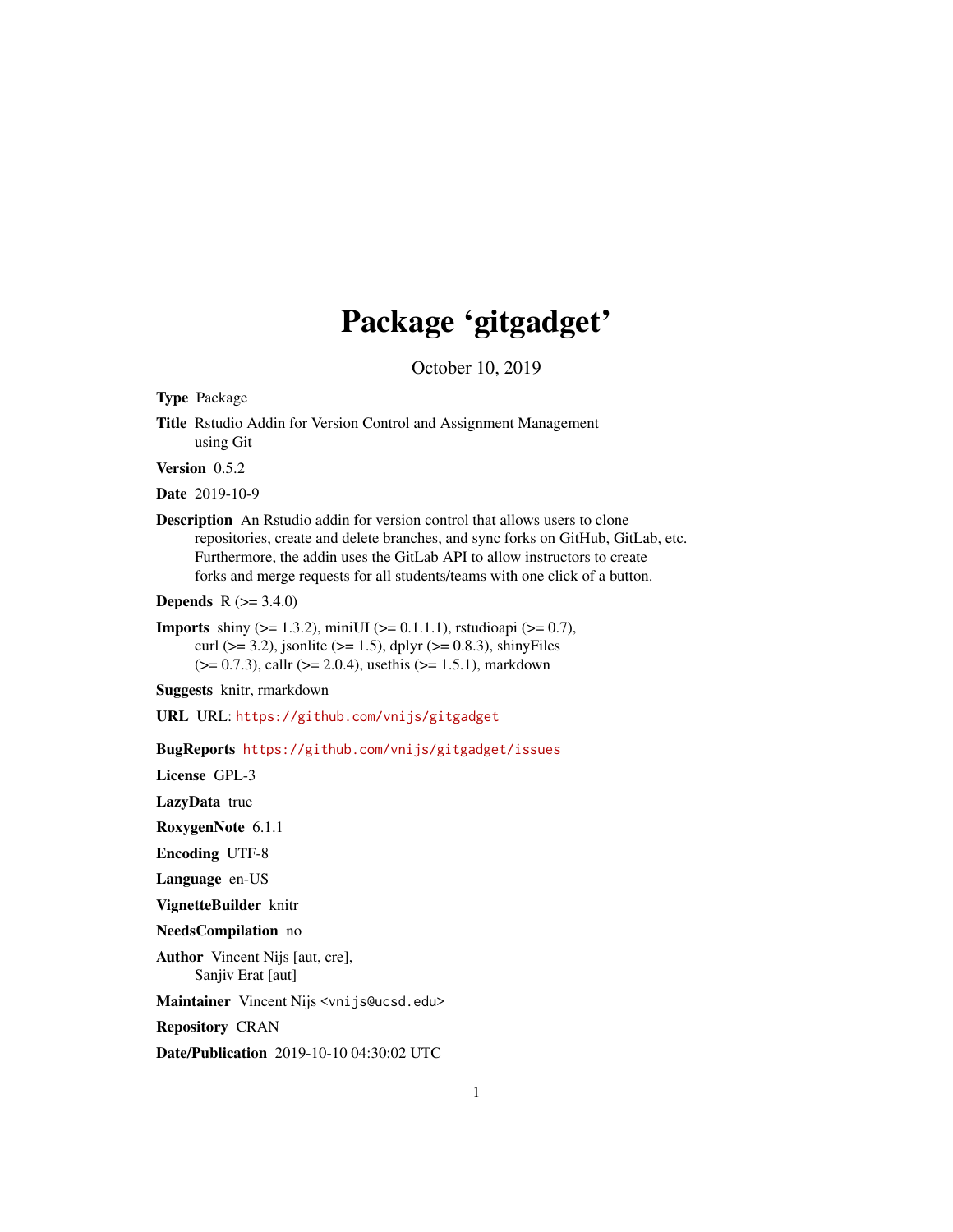### <span id="page-1-0"></span>R topics documented:

| gitgadget callr $\ldots \ldots \ldots \ldots \ldots \ldots \ldots \ldots \ldots \ldots \ldots \ldots \ldots$ |  |  |
|--------------------------------------------------------------------------------------------------------------|--|--|
|                                                                                                              |  |  |
|                                                                                                              |  |  |
|                                                                                                              |  |  |
|                                                                                                              |  |  |

assign\_work *Assign work to each student/team by creating a fork of the main repo*

#### Description

Assign work to each student/team by creating a fork of the main repo

#### Usage

```
assign_work(token, groupname, assignment, userfile, tafile = "",
 type = "individual", pre = "",
server = "https://gitlab.com/api/v4/")
```
#### Arguments

| token      | GitLab token                                                       |
|------------|--------------------------------------------------------------------|
| groupname  | Group to create on gitlab (defaults to user's namespace)           |
| assignment | Name of the assignment to assign                                   |
| userfile   | A csv file with student information (i.e., username and token)     |
| tafile     | A optional csv file with TA information (i.e., username and token) |
| type       | Individual or Team work                                            |
| pre        | Pre-amble for the assignment name, usually group name $+$ "-"      |
| server     | The gitlab API server                                              |

#### Details

See <https://github.com/vnijs/gitgadget> for additional documentation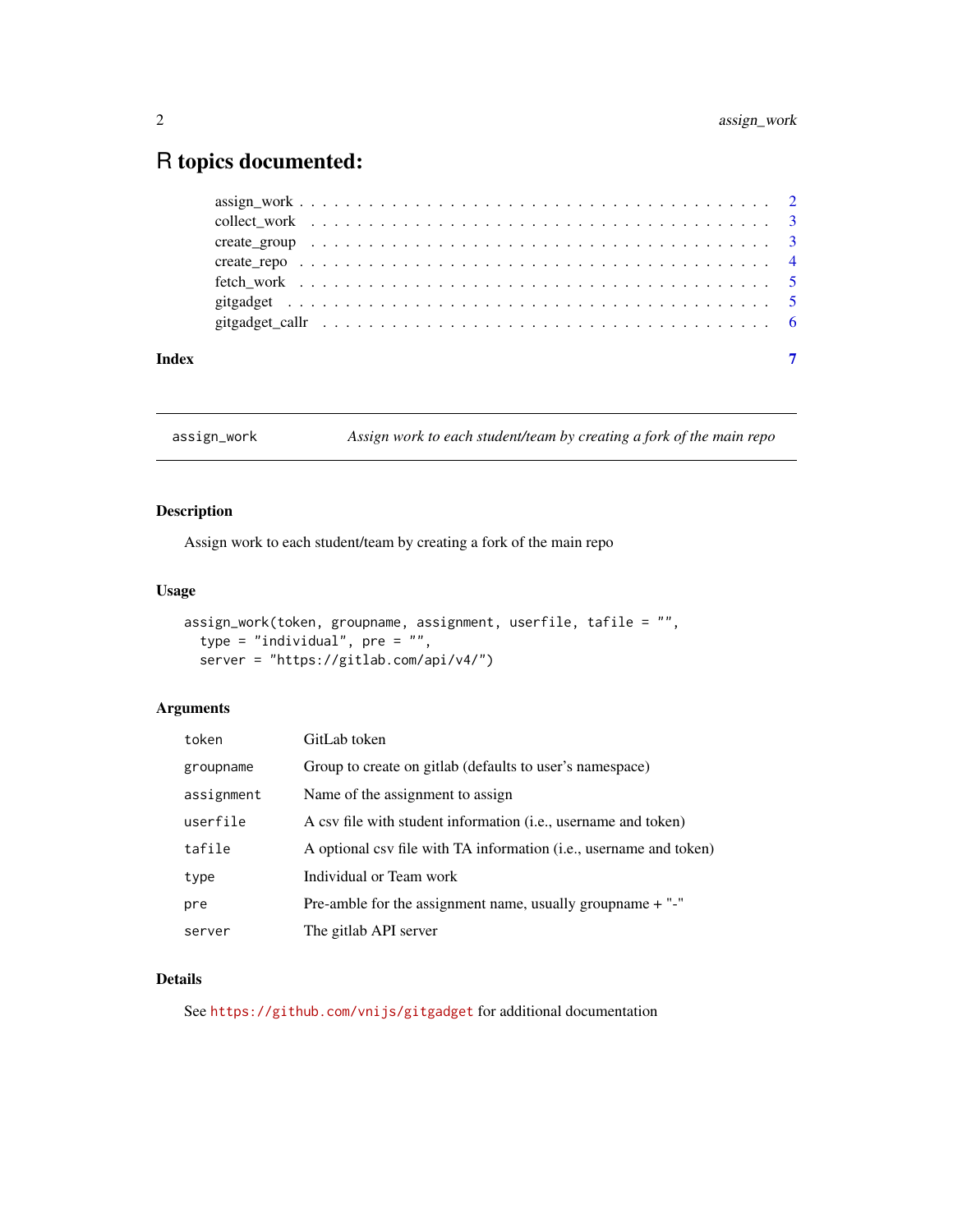<span id="page-2-0"></span>

#### Description

Create merge requests for each student/team

#### Usage

```
collect_work(token, assignment, userfile, type = "individual",
 server = "https://gitlab.com/api/v4/")
```
#### Arguments

| token      | GitLab token                                                            |
|------------|-------------------------------------------------------------------------|
| assignment | Name of the assignment (e.g., "class345/class345-assignment1")          |
| userfile   | A csv file with student information ( <i>i.e.</i> , username and token) |
| type       | Individual or Team work                                                 |
| server     | The gitlab API server                                                   |
|            |                                                                         |

#### Details

See <https://github.com/vnijs/gitgadget> for additional documentation

| create_group | Create a group on gitlab using the API |
|--------------|----------------------------------------|
|              |                                        |

#### Description

Create a group on gitlab using the API

#### Usage

```
create_group(token, groupname = "", userfile = "", permission = 20,
 server = "https://gitlab.com/api/v4/")
```
#### Arguments

| token      | GitLab token                                                            |
|------------|-------------------------------------------------------------------------|
| groupname  | Group to create on gitlab (defaults to user's namespace)                |
| userfile   | A csv file with student information ( <i>i.e.</i> , username and token) |
| permission | Permission setting for the group (default is 20, i.e., reporter)        |
| server     | The gitlab API server                                                   |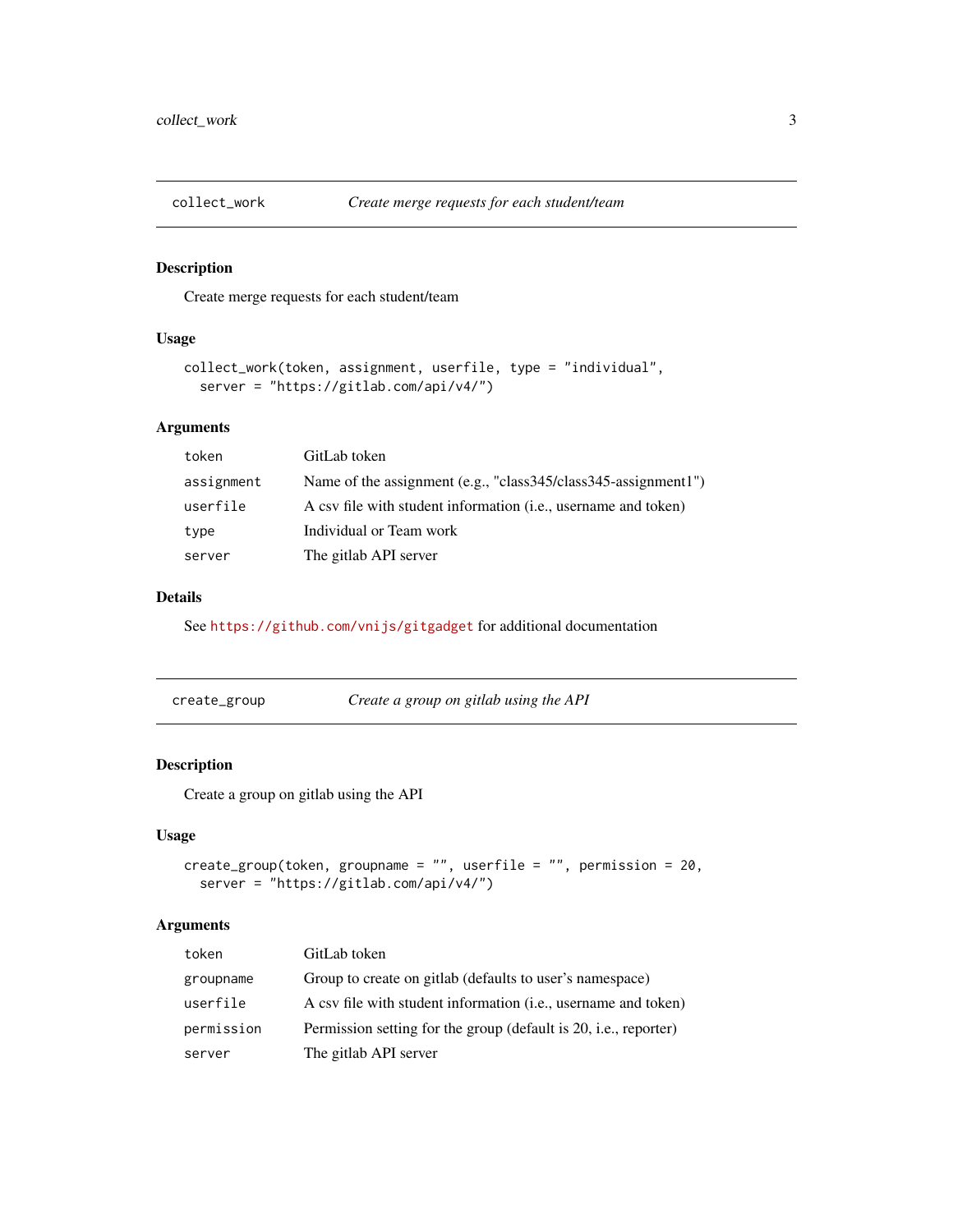#### <span id="page-3-0"></span>Details

See <https://github.com/vnijs/gitgadget> for additional documentation

#### create\_repo *Create the main repo from a local directory*

#### Description

Create the main repo from a local directory

#### Usage

```
create_repo(username = Sys.getenv("git.user"),
 token = Sys.getenv("git.token"), repo = basename(getwd()),
base_dir = dirname(getwd()), groupname = "", pre = "",
 ssh = FALSE, server = "https://gitlab.com/api/v4/")
```
#### Arguments

| username  | Username                                                                    |
|-----------|-----------------------------------------------------------------------------|
| token     | Token (e.g., Sys.getenv("git.token") or Sys.getenv("GITHUB_PAT"))           |
| repo      | Name of the repo (assignment)                                               |
| base_dir  | Base directory for the repo. file.path (directory, assignment) should exist |
| groupname | Group to create on gitlab (defaults to user's namespace)                    |
| pre       | Pre-amble for the repo (assignment) name                                    |
| ssh       | Use SSH for authentication                                                  |
| server    | The gitlab API server                                                       |

#### Details

See <https://github.com/vnijs/gitgadget> for additional documentation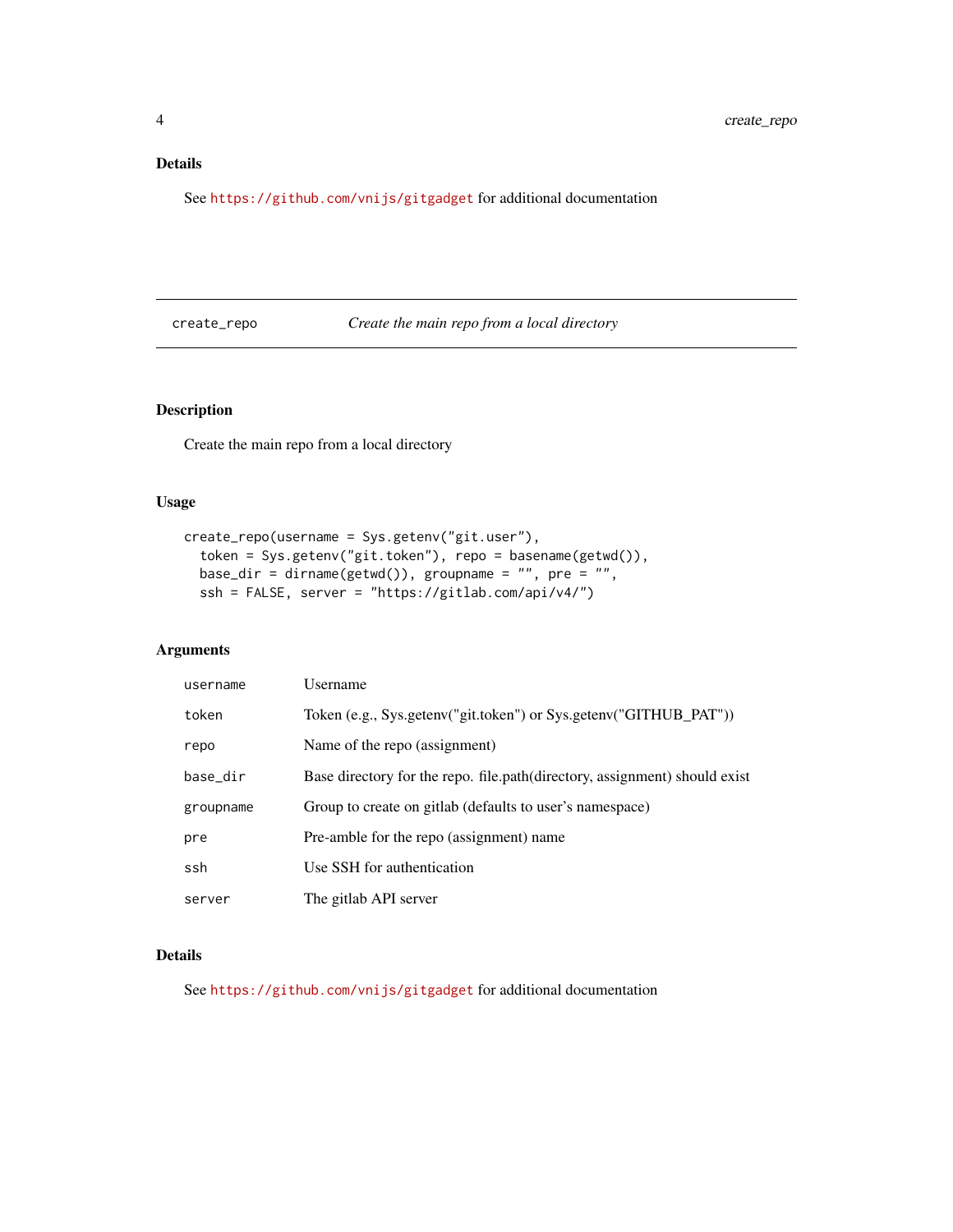<span id="page-4-0"></span>

#### Description

Fetch all merge requests as local branches and link to a remote

#### Usage

```
fetch_work(token, assignment, server = "https://gitlab.com/api/v4/")
```
#### Arguments

| token      | GitLab token                                                   |
|------------|----------------------------------------------------------------|
| assignment | Name of the assignment (e.g., "class345/class345-assignment1") |
| server     | The gitlab API server                                          |

#### Details

See <https://github.com/vnijs/gitgadget> for additional documentation

| gitgadget | gitgadget |  |  |  |
|-----------|-----------|--|--|--|
|-----------|-----------|--|--|--|

#### Description

gitgadget

Launch gitgadget in Rstudio viewer if available

#### Usage

 $gityadget(port = get\_port())$ 

#### Arguments

port Port to use for the app

#### Details

See <https://github.com/vnijs/gitgadget> for documentation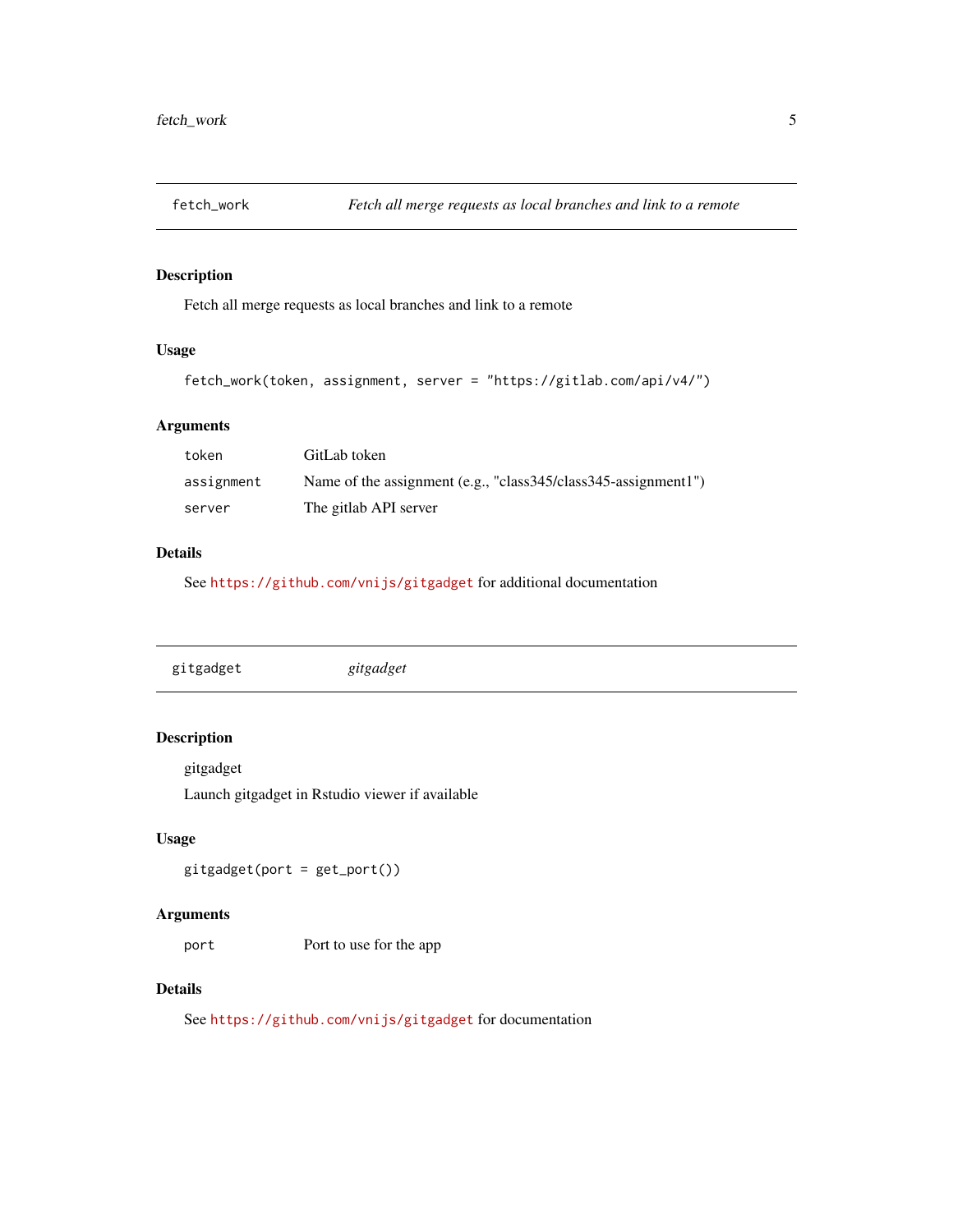<span id="page-5-0"></span>

#### Description

Launch gitgadget in a separate process

#### Usage

gitgadget\_callr()

#### Details

Using the callr package to launch gitgadget in a separate process so the console is not blocked. Rstudio viewer is used if available. See <https://github.com/vnijs/gitgadget> for documentation

@importFrom callr r\_bg